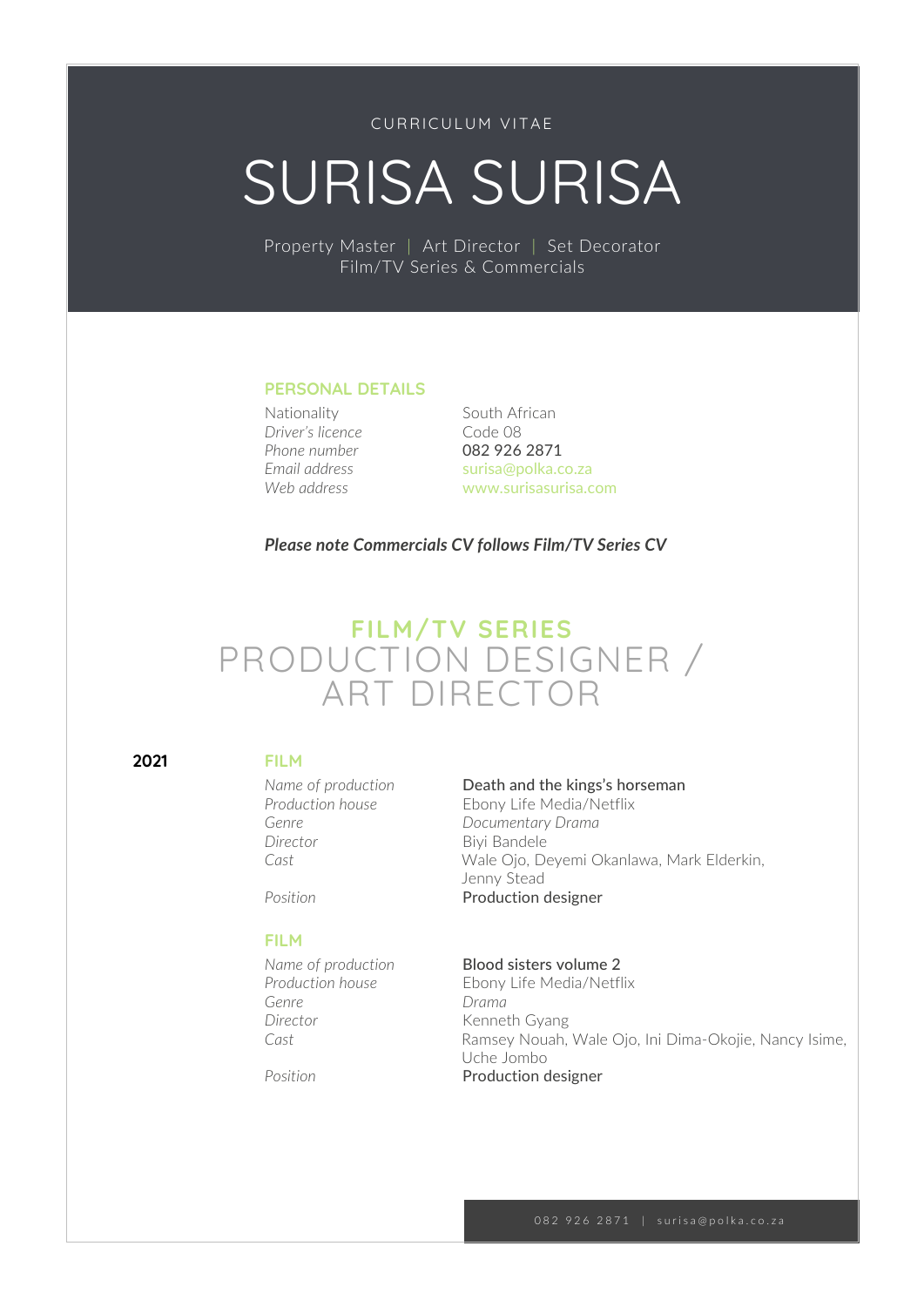*Genre Drama Director* Biyi Bandele

### **2018 FILM**

### **TV SERIES**

*Name of production* **Doctor Who** *Production house* **Out of Africa/BBC**<br>*Genre Adventure/drama Director* Mark Tonderai *Production design* Arwel Wyn Jones **Art director Brian Glaser** 

### **2015 TV SERIES**

**Production house Out of Africa** *Genre Thriller Director* Peter Ladkani **Production design Control Darryl Hammer** Position **Art director** 

### **2014 FILM**

*Name of production* **Tiger House Production house** Tiger House Films *Director* Tom Daley

### *Name of production* **Blood sisters volume 1**

**Production house** Ebony Life Media/Netflix *Cast* Kehinde Bankole, Kate Henshaw, Deyemi Okanlawan, Daniel Effiong Position **Production designer** 

### *Name of production* Poppie Nongena

*Production house* Poppie Productions (Pty) Ltd (Marche Media) *Genre Documentary Drama Director* Christiaan Olwagen *Cast* Clementine Mosimane, Anna-Mart vd Merwe, Dawid Minaar, Chris Gxalaba Position **Production designer** 

*Genre Adventure/drama Cast* Jodie Whittaker, Bradley Walsh, Tosin Cole, Mandip Gill Position **Standby Art director** 

### *Name of production* Mat Joubert (Cape Town)

*Cast* Trond Espen Seim, Boris Kodjoe

*Genre Action/crime/drama* Cast Cast Dougray Scott, Ed Skrein, Kaya Scotdelario Position **Production designer**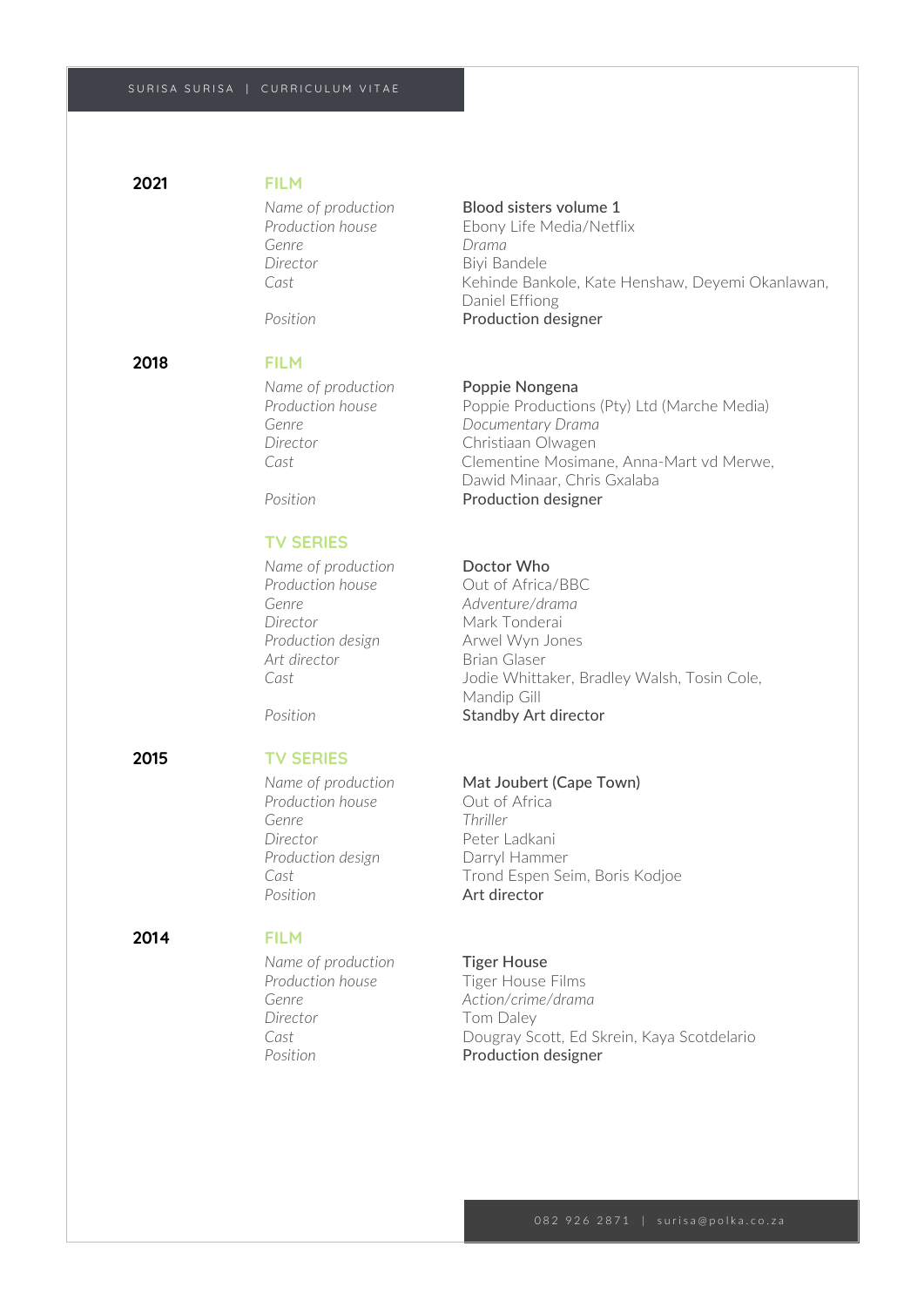**2012 FILM**

*Name of production* **Felix!** *Production house* Penguin Films Position **Art director** 

*Genre Comedy/drama/family Director* Roberta Durrand *Cast* Okwethu Banisi, Nicholas Ellenbogen, Janet Suzman,

## *Name of production* **Black South-Easter**<br>**Production house Ten 10 Productions**

**Ten 10 Productions** *Genre Action/crime/thriller Director* Carey McKenzie *Cast* Tony Kgoroge, Fana Mokoena, Nan Yu *Production design* Darryl Hammer Position **Art director** 

### **2009 FILM**

**Production house Out of Africa** *Genre Comedy Head of department* Gary Smith

### *Name of production* Oh Schucks it Schuster . . . 2010

*Director* Gray Hofmeyr *Cast* Leon Schuster, Alfred Ntombela *Position* Assistant art director

## **FILM/TV SERIES** PROPERTY MASTER

### **2022 TV SERIES**

*Genre Drama Art director* Alex Bird

*Name of production* Club Las Piranjas

*Production house* Warner Brothers/TOP Tamarin Films *Director* Sven Unterwaldt Cast Fape Kerkeling, Trang le Hong, Ben Münchow, Benno Fürmann Position **Property master**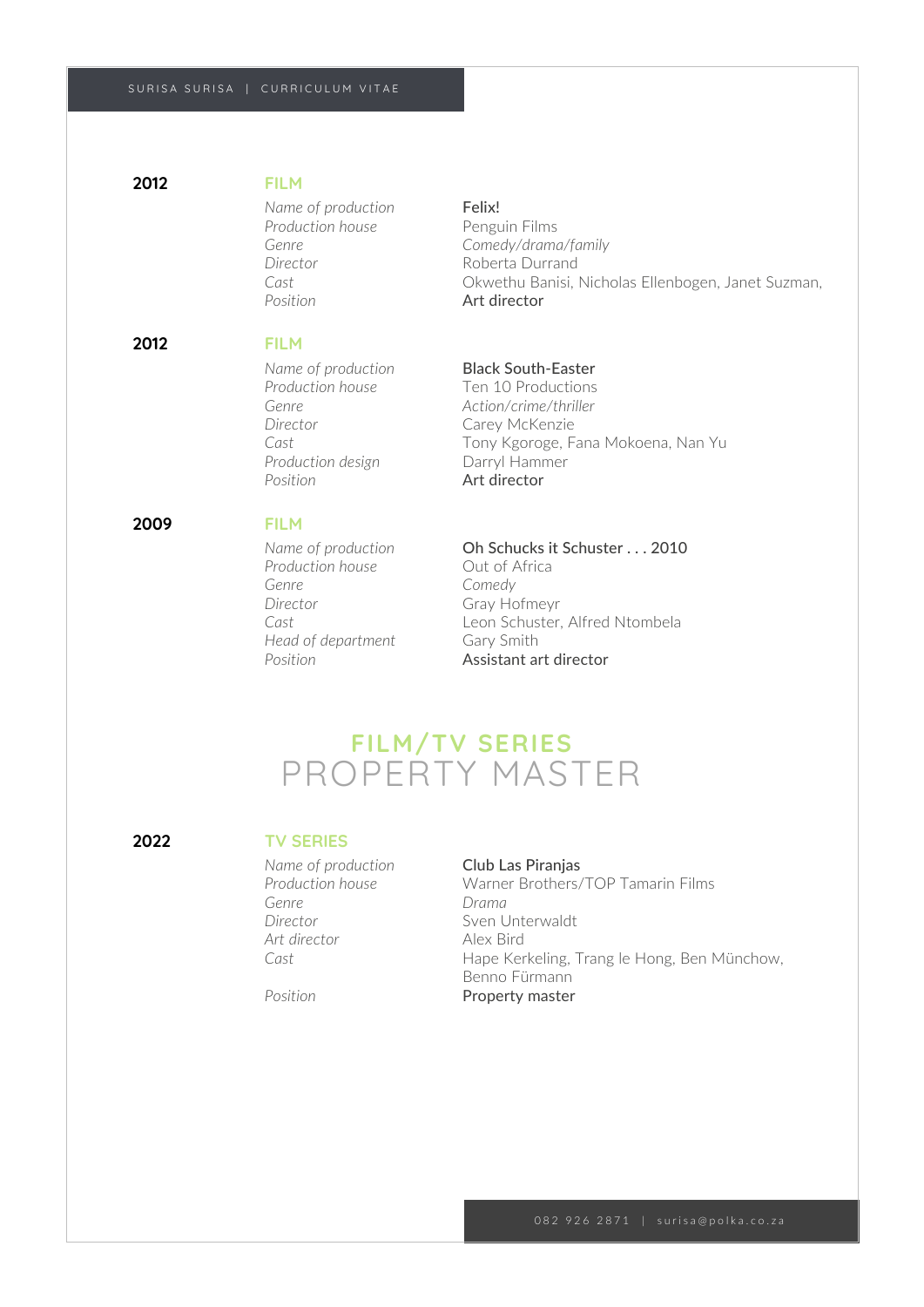*Production house* Film Afrika, Radical Media *Genre Documentary Drama Director* Malcolm Venville **Production design** Happy Massee *Supervising art director* Shane Bunce Position **Property master** 

### **2019/20 FILM**

*Name of production* The Mauritanian **Production house** Moonlighting 23<br>*Genre* Documentary Dra *Director* Kevin Macdonald *Production design* Michael Carlin *Supervising art director* Christophe Dalberg

### **2018 TV SERIES**

*Name of production* The Hot Zone *Production design* Emelia Weavind

### **FILM**

*Genre Drama/romance Director* Ernie Barbarash **Production design Fig. 2.1 Emelia Weavind** Position **Property master** 

### **FILM**

*Name of production* Leprechaun Returns **Production house Out of Africa** *Genre Horror Comedy Director* Steven Kostanski

### *Name of production* Theodore Roosevelt

Cast Cast Rufus Jones, Greg Kriek, Andre Jacobs

*Genre Documentary Drama Cast* Tahar Rahim, Jodie Foster, Benedict Cumberbatch, Zachary Levi Position **Property master** 

*Production house* Moonlighting Five Productions / Scott Free Productions *Genre Documentary Drama Directors* Michael Uppendahl, Nick Murphy *Cast* Julianna Margulies, Liam Cunningham, James D'Arcy, Grace Gummer Position **Property master** 

### *Name of production* **Holiday in the Wild**

Production house **Advantage Entertainment Cast** Cast **Rob Lowe**, Kristen Davis

*Cast* Taylor Spritzer, Mark Holton, Sai Bennett, Linden Porco, Pepi Sonuga, Emily Reid, Ben McGregor **Production design Bobby Cordosa** Position **Property master**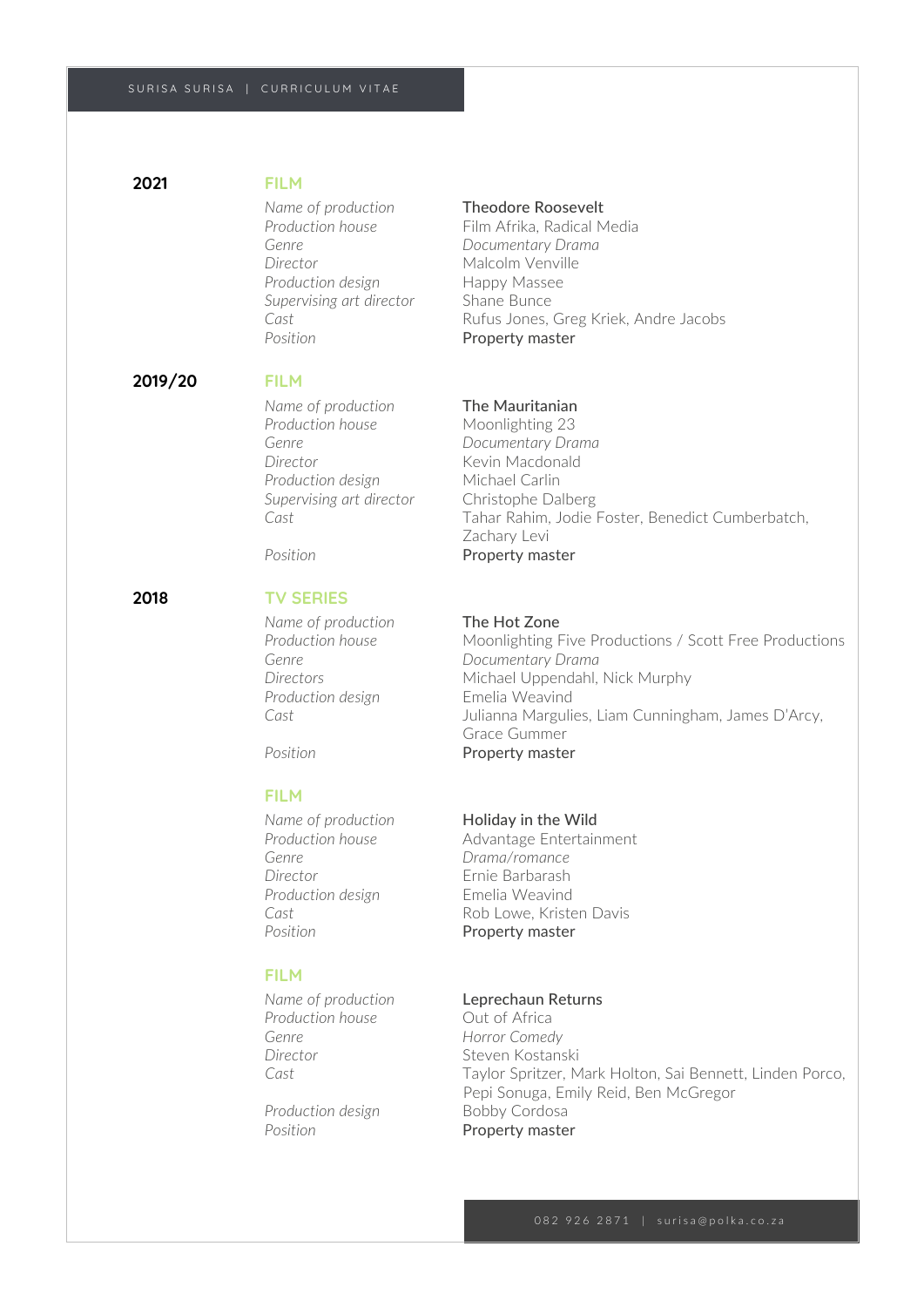*Production design*<br>Position

### **TV SERIES**

**Production house** Film Afrika

*Production design* Lester Cohen **Art Director** Emelia Weavind<br> **Property master** 

### **FILM**

*Name of production* **Samson the Movie** *Director* Bruce Macdonald

*Production design* Mitchell Crisp *Art Director* Warren Gray Position **Property master** 

### *Name of production* Sew the Winter to my Skin

*Production house* Yellow Bone Entertainment *Genre Documentary Drama Director* Jahmil X.T. Qubeka *Cast* Ezra Mabengeza, Bok van Blerk, Dave Walpole, Peter Kurth, Kandys McClure, David James **Property master** 

### *Name of production* The Looming Tower (40 North)

*Genre Documentary Drama Directors* John Dahl, Ali Selim, Alex Gibney, Craig Zisk *Cast* Tawfeek Barhom, July Namir, Alec Baldwin, Bill Camp, Tahar Rahim **Property master** 

*Production house* Samson the Movie/Boom Town Boys *Genre Documentary Drama Cast* Taylor James, Jackson Rathbone, Caitlin Leahy, Greg Kriek, Rutger Hauer, Lindsay Wagner, Billy Zane, Frances Douglas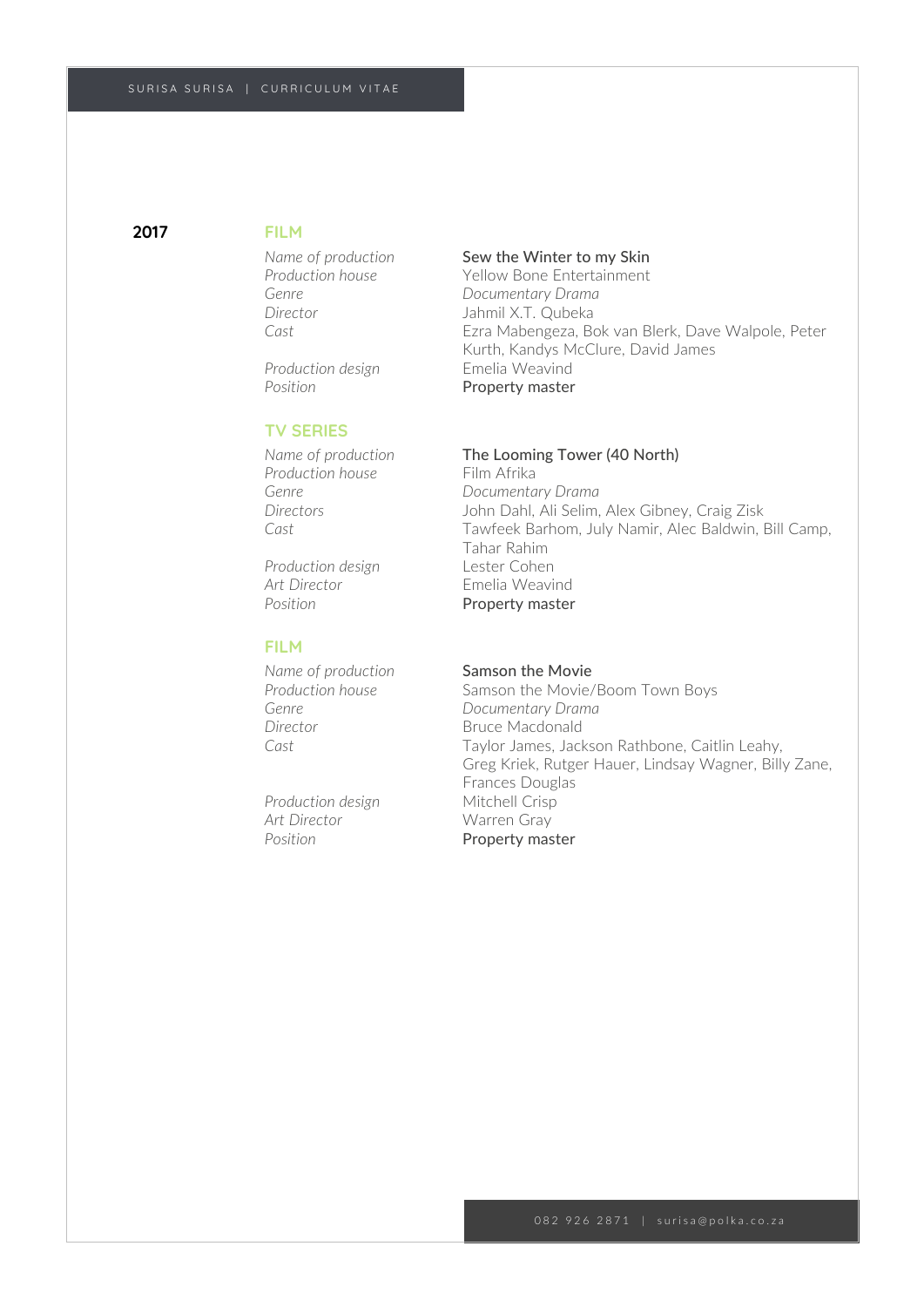### **2016/17 TV SERIES**

| Name of production<br>Production house | Origins: The Journey of Humankind<br>Film Afrika            |
|----------------------------------------|-------------------------------------------------------------|
| Genre                                  | Documentary                                                 |
| Directors                              | Simon George - WW1 (November 1918 - France),                |
|                                        | World Trade Centre (1993 - New York City),                  |
|                                        | Robert H Goddard (1914 - USA);                              |
|                                        | Niall Maccormick - Galileo's Telescope (1609 - Italy),      |
|                                        | Horse Shoe (mid century AD - Roman Empire), Marie           |
|                                        | Tharpe (1957 - USA), Fire of London (1666 - UK),            |
|                                        | Arthur C Clark (1945 - UK), Compass (206 BC -               |
|                                        | Chinese Han Dynasty);                                       |
|                                        | Celso Garcia - Cave Painting (28 000 years ago -            |
|                                        | France), Mammoth hut (15 000 years ago - Ukraine),          |
|                                        | Eisenhower's road trip (1919 - USA), Robert Koch            |
|                                        | (1890's - Germany), Triangle (15th century - South Africa)  |
| Cast                                   | Jason Silva, Greg Kriek, Vere Tindale, Steve Larter,        |
|                                        | Sean Cameron Michael, Anna Caparo,<br>Alistair Moulton Blac |
| Production design                      | Chris Richmond                                              |
| Art Director                           | Mark Auret                                                  |
| Position                               | Property master                                             |
|                                        |                                                             |
|                                        |                                                             |

### **2016 FILM**

*Name of production* Love Jacked *Genre Comedy/romance*

Production design Marian Wihak<br>Art Director **Marian Emelia Weavir** Position **Property master** 

### **TV SERIES**

**Production house** Film Afrika *Genre Documentary*

Position **Property master** 

*Production house* Inner City Films/Spier Films Alfons Adetuyi Cast Cast Keith David, Amber Stevens West, Demetrius Grosse, Lyriq Bent **Emelia Weavind** 

### *Name of production* No Man Left Behind

*Directors* Ben Harding *(Black Hawk Down, Mogodishu, Somalia 1993; Memories Of Hell, South East Asia 1964);*  Neil Rawles *(Colombia Vice, Colombia 1982; Dale Zelko – Military Father, Kosova 1999)*; James Bryce *(Shok Valley, Afghanistan 2008; The One That Got Away, Iraq 1991) Cast* Jack Ashton, Nathan Roberts, Aiden Whytok etc Production design **Andrew Orlando**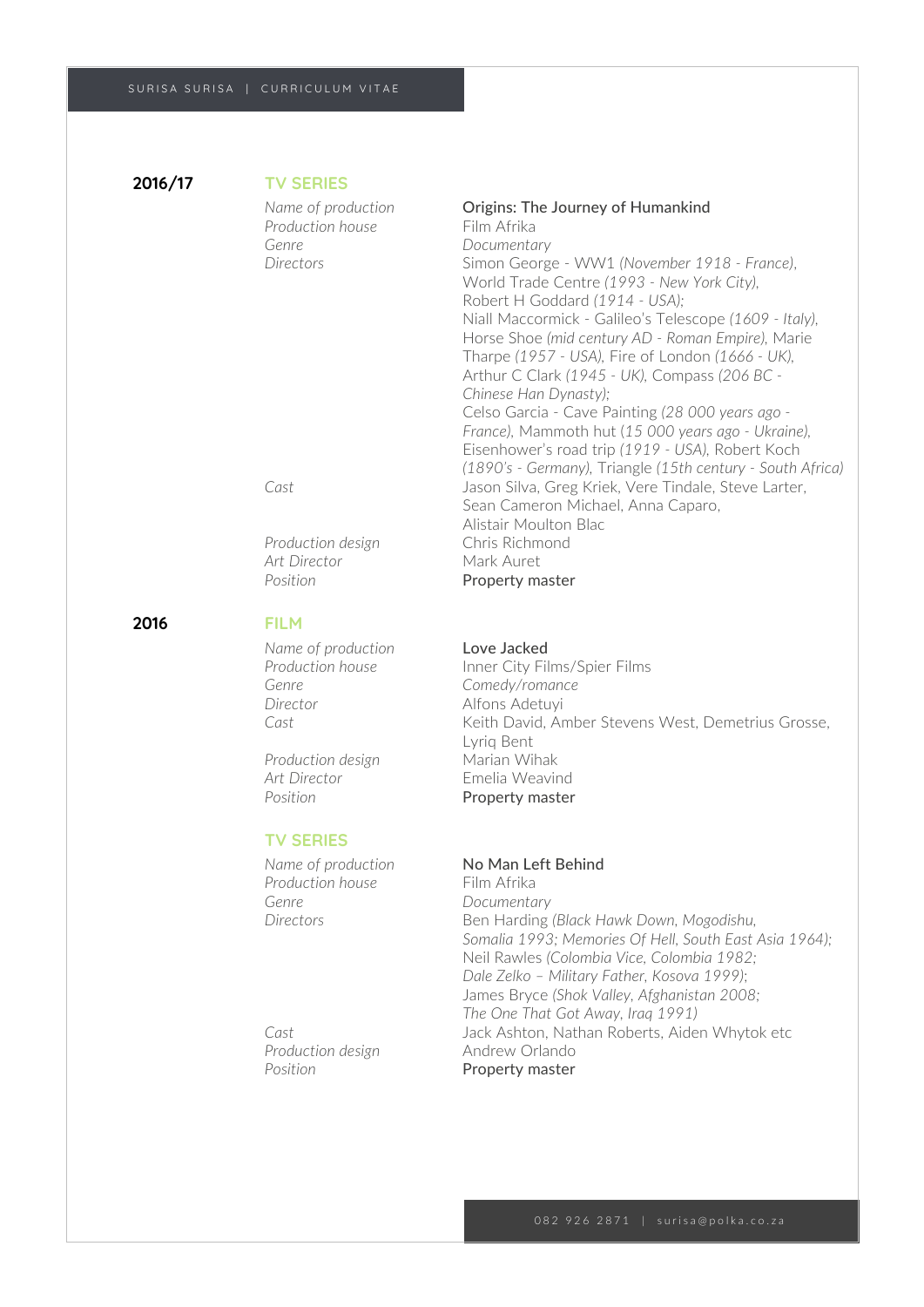*Name of production* **Honey 3** *Director* Bille Woodruff *Production design* Andrew Orlando

### **FILM**

*Production house* Out of Afrika *Genre Family* Production design Brian Glaser Position **Property master** 

### **2014 FILM**

*Director* Michael Karen *Production design* Tom Gubb Position **Property master** 

### **2013 FILM**

*Name of production* Young Ones *Production house* Adizet (Pty)Ltd *Director* Jake Paltrow Production design Sharon Lamofsky **Art director Brian Glaser** Position **Property master** 

### **2010 FILM**

**Production design Control Darryl Hammer** Position **Property master** 

*Production house* Moonlighting Films *Genre Drama/family/music/romance Cast* Cassie Ventura, Kenny Wormald Position **Property master** 

### *Name of production* Lea To The Rescue

*Director* Nadia Tass *Cast* Maggie Elizabeth Jones, Hallie Todd

### *Name of production* Einfach Rosa: Wolken über Kapstadt

**Production house** Two Oceans Productions<br> *Genre Drama/romance Genre Drama/romance Cast* Alexandra Neldel, Janek Rieke, Sara Fazilat

*Genre Action/drama/sci-fi* Cast Cast Nicholas Hoult, Elle Fanning, Michael Shannon

### *Name of production* **Black Butterflies**

**Production house** Promise Me Productions *Genre Historical drama (South Africa 1960s) Director* Paula van der Oest *Cast* Carice van Houten, Liam Cunningham, Rutger Hauer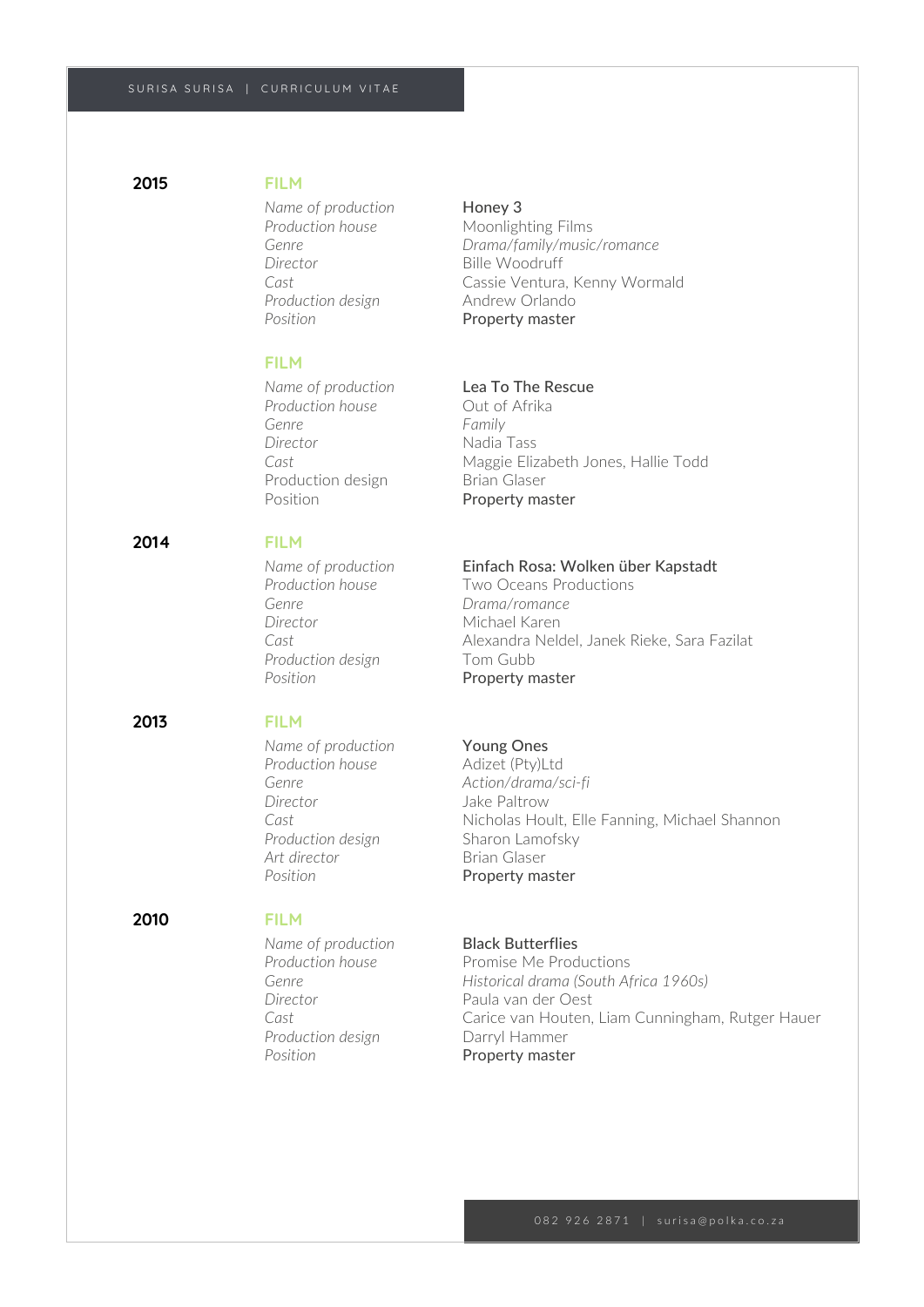### **2009 TV SERIES**

*Genre Drama Director* Dieter Wedel *Production design* Eduard Krajewski *Art director* Darryl Hammer Position **Property master** 

### **2008 FILM**

**Production house One Step Beyond**<br>*Genre Drama (Child soldie Art director* Darryl Hammer Position **Property master** 

### **2007 FILM**

*Name of production*<br>*Production house* Moonlighting **Production house Production design Billy Keam** *Art director* Darryl Hammer

### **FILM**

*Director* Junaid Ahmed *Production design* Darryl Hammer Position **Property master** 

### **2005 TV SERIES**

*Name of production* **Binnelanders** *Production house* Stark Films *Genre Drama Production design* Megan Havenga *Head of department* Karel Flint Position **Property master** 

### *Name of production* **Gier (Glamour and Gloria)**

*Production house* Two Oceans Productions *Cast* Ulrich Tukur, Jeanette Hain

### *Name of production* The Silent Army (Wit licht)

*Genre Drama (Child soldiers Uganda) Director* Jean van der Velde Cast Marco Borsato, Ricky Koole, Abby Mukiibi Nkaaga *Production design* Wilbert van Dorp/Billy Keam

*Genre Biography/drama (1960s)* **Anthony Fabian** Cast Cast Sophie Okonedo, Sam Neill, Alice Krige, Tony Kgoroge Position **Property master** 

### *Name of production* **More Than Just A Game**

Production house **Filmex Pty Ltd (Anant Singh/Helena Spring)** *Genre Drama/sport (1960s)* Cast **Presley Chweneyagae, Wright Ngubeni, Az Abrahams** 

*Directors* Danie Joubert/Hannes Muller/Ilse van Hemert Cast Cast Cast Gys de Villiers, David Butler, Sarahann Doherty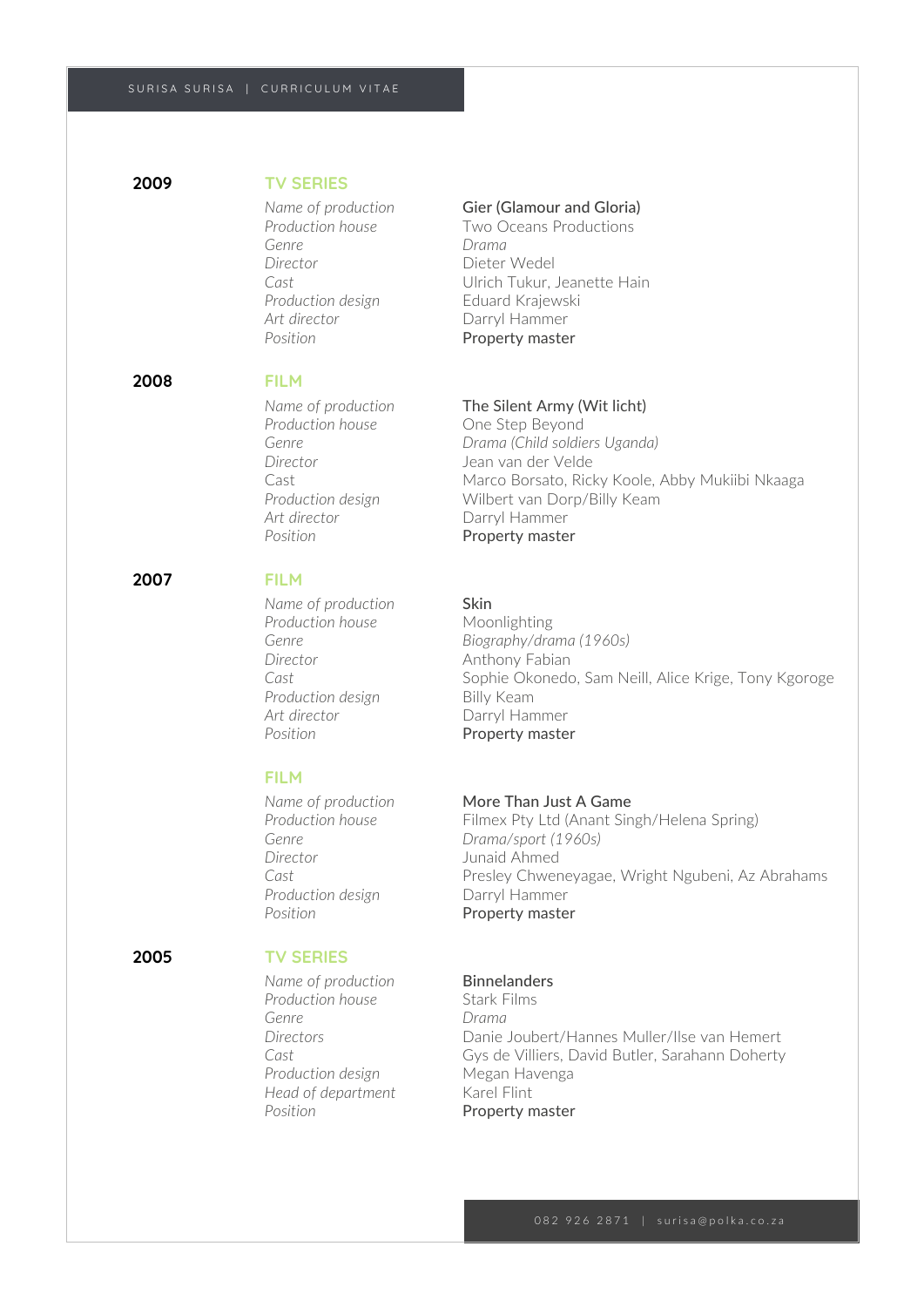*Name of production* **Yesterday** *Genre Drama Director* Darrell Roodt **Production design** Tiaan van Tonder Position **Property master** 

### **FILM**

*Production house* Two Oceans Productions *Genre Comedy Production design* Lars Lange Position **Property master** 

*Production house* Exciting Films (Pty) LTD *Cast* Leleti Khumalo, Lihle Mvelase, Kenneth Khambula

### *Name of production* Safari ins Glück (The Wild Life)

*Director* Peter Gersina *Cast* Florentine Lahme, Carin C. Tietze, Heio von Stetten

## **FILM/TV SERIES** SET DECORATOR

### **2014 FILM**

*Name of production* **Dias Santana** *Production house* Zen HQ **Production design Barry Coetzer** Position **Set decorator** 

### **FILM**

*Name of production* Back to School Mom *Genre Drama Director* Christopher Erskin *Production design* Birrie le Roux Position **Set decorator** 

*Genre Action/crime/thriller Director* Maradonna Dias Dos Santos/Chris Roland Cast **David O'Hara, Obi Mukwa, Rapulana Seiphemo** 

Production house **Intelligent Media Productions** *Cast* Kimberly Elise, Denzel Whitaker, Loretta Devine

### *Name of production* Lady Grey

*Production house* Moonlighting Productions *Cast* Peter Sarsgaard, Jérémie Renier, Claude Rich

**2013 FILM**

*Genre Drama Director* Alain Choquart **Production design Birrie le Roux** Position **Set decorator**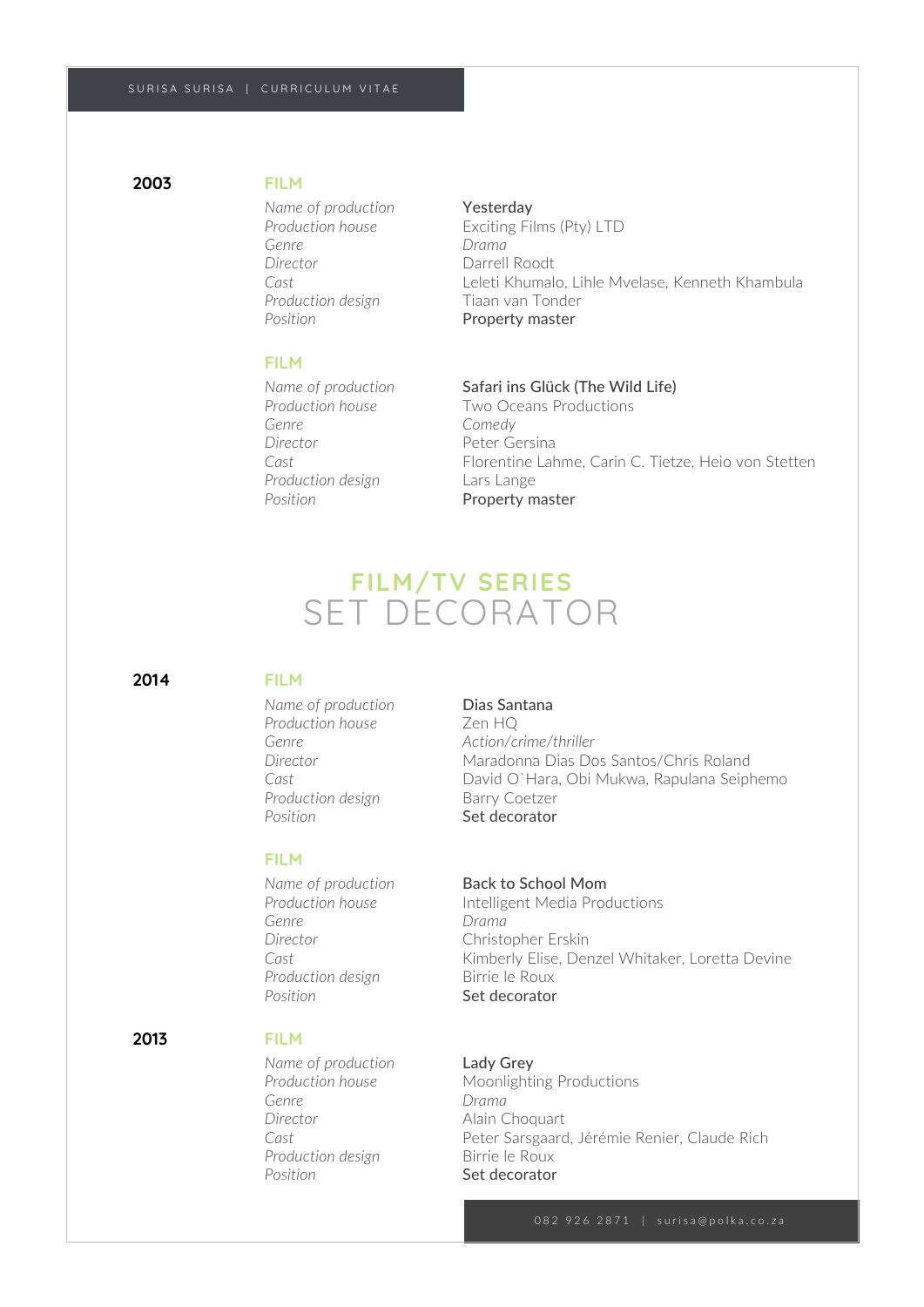**Production house** Navorox (Pty) Ltd **Production design Control Darryl Hammer** *Position* Set decorator

### *Name of production* Hoe Duur Was De Suiker (The Price of Sugar)

*Genre Drama – history (Surinam 1747*) *Director* Jean van der Velde *Cast* Gaite Jansen, Yootha Wong-Loi-Sing,, Benja Bruijning

## **FILM/TV SERIES** ART DEPARTMENT

### **2014 FILM**

*Name of production* **Momentum Production house** Deer Isle (Pty) Ltd *Genre Action/crime/thriller Production design* Tom Gubb *Head of department* Arlo Markantonatos Position **Props buyer** 

### **2013 FILM**

*Name of production* The Good Lie *Genre Drama Director* Philippe Falardeau **Production design Contract Aaron Osborne** *Head of department* Melinda Launspach *Position* Leadman

### **2012 FILM**

*Production house* Moonlighting Films *Director* George Miller **Production design Colin Gibson** *Head of department* Andrew Orlando Position **Standby props** 

**Director** Stephen S Campanelli *Cast* Olga Kurylenko, James Purefoy, Jenna Saras

*Production house* Moonlighting ABC Productions Cast Cast Reese Witherspoon, Corey Stoll, Thad Luckinbill

### *Name of production* Mad Max: Fury Road

*Genre Action/adventure/sci-fi Cast* Charlize Theron, Tom Hardy, Nicholas Hoult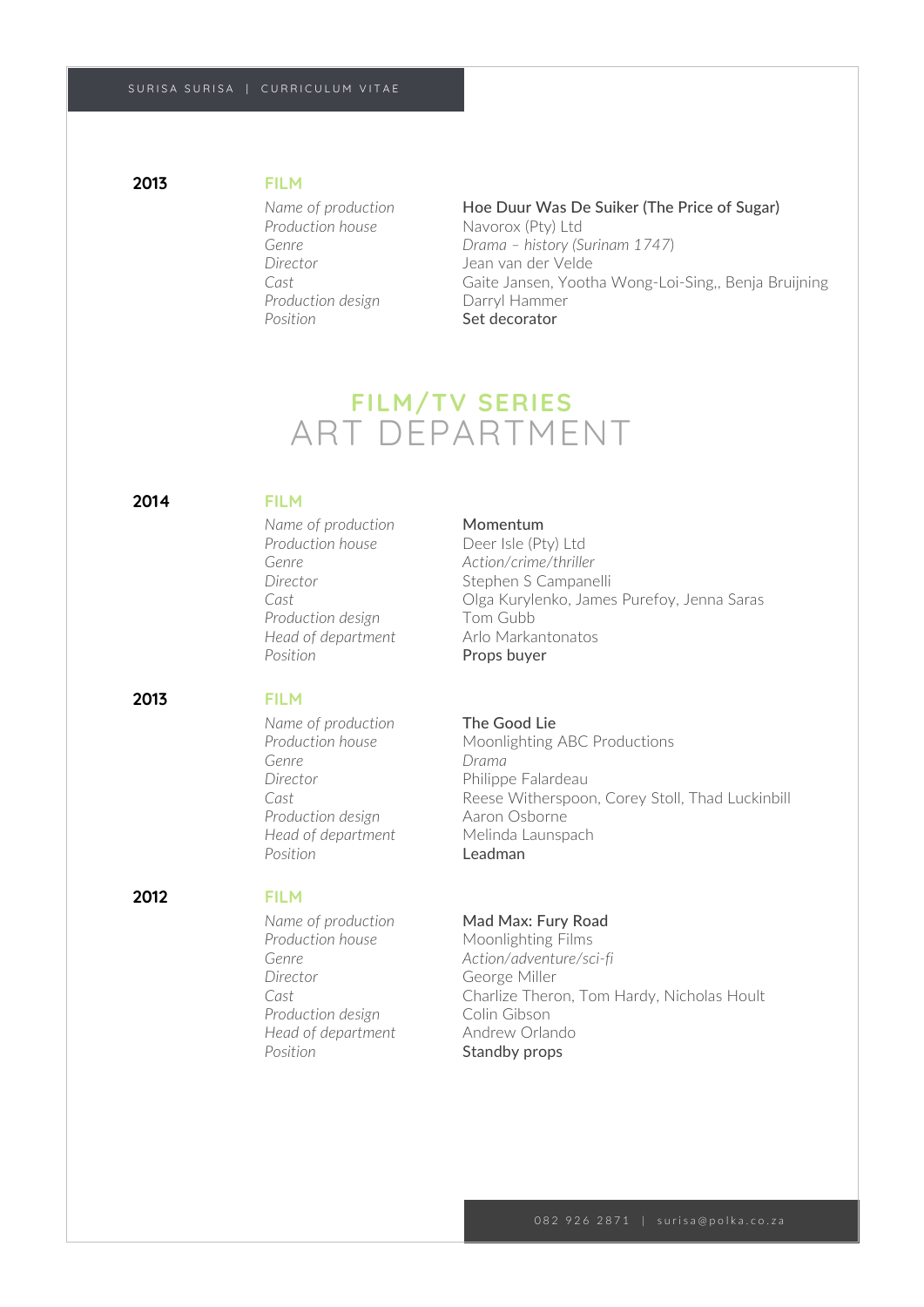### **2012 TV SERIES**

*Name of production* Leonardo 2 **Production house Out of Africa** *Director* Steve Hughes *Production designer* Birrie le Roux *Art director* Brian Glaser *Head of department* David Glasscoe Position **Props buyer** 

### **2011 TV SERIES**

*Name of production* Labyrinth *Production house* Film Afrika *Director* Christopher Smith *Production design* Tom Hannam *Head of department* Melinda Launspach **Position** Set dressing buyer

### **2010/11 FILM**

*Production house* Moonlighting Films *Genre Action/crime/thriller Director* Daniel Espinosa **Production design Brigitte Broch** *Head of department* Melinda Launspach *Position* Lead dresser

### **2008 TV SERIES**

Production house Film Afrika *Production design* Johnny Breedt *Head of department* Melinda Launspach Position **Set dresser/buyer** 

### **2007 FILM**

**Production house** Film Afrika *Genre Action/comedy* **Production design Susanne Dieringer** *Head of department* David Glasscoe

*Genre Adventure (1472, Italy) Cast* Jonathan Bailey, Flora Spencer-Longhurst,

*Genre Adventure/drama/fantasy (1209, France) Cast* John Hurt, Tom Felton, Jessica Brown Findlay

### *Name of production* **Safe House**

**Cast Cast** Denzel Washington, Ryan Reynolds

### *Name of production* No 1 Ladies Detective Agency

*Genre Comedy/crime/family* Directors Tim Fywell, Tim Bricknell, Charles Sturridge *Cast* Jill Scott, Anika Noni Rose, Lucian Msamati

### *Name of production* African Race - Die verrückte Jagd nach dem Marakunda

*Cast* Jan Sosniok, Mirja Boes, Mundstuhl Position **Assistant property master**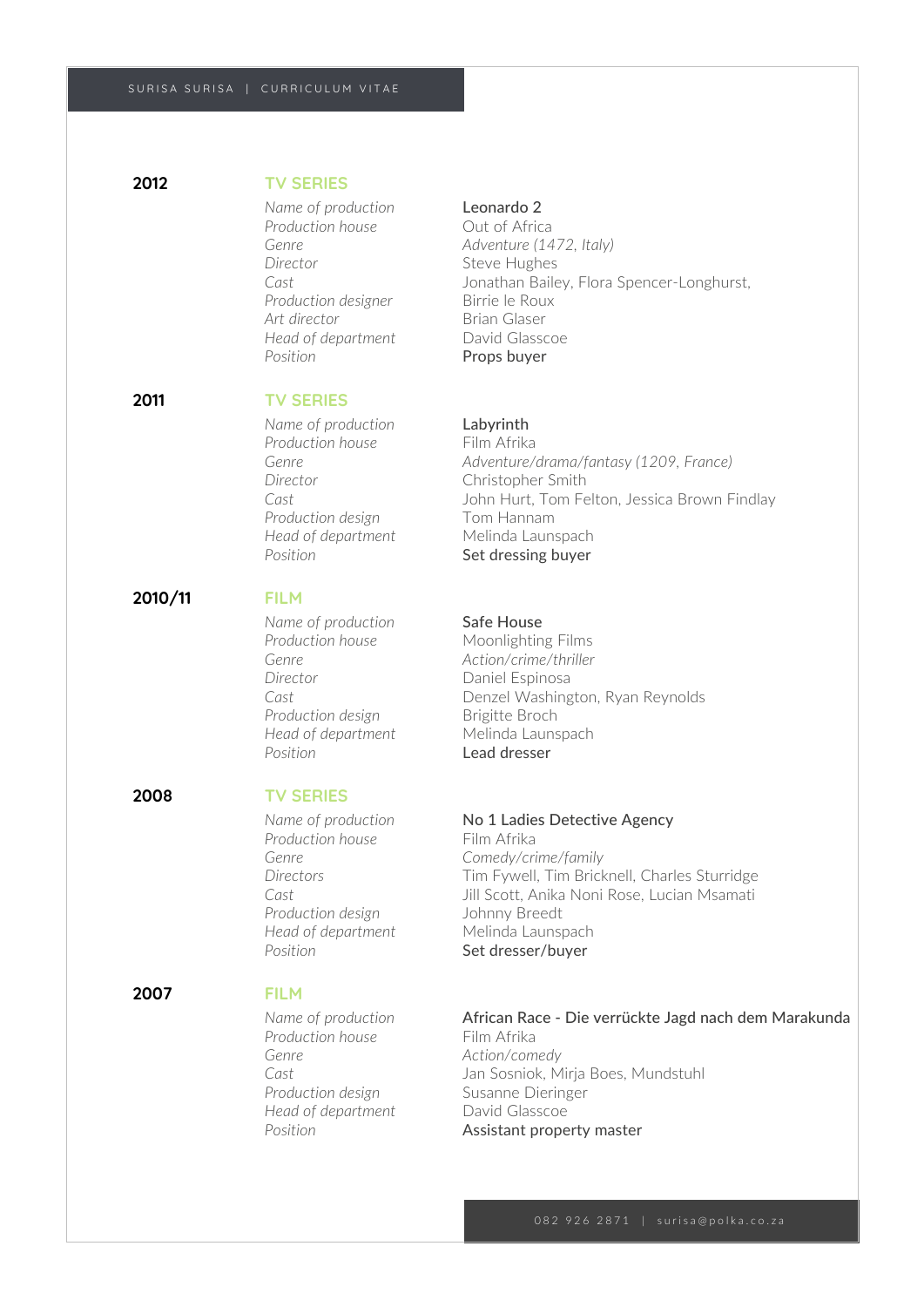**Production house** Enigma Pictures *Genre Family Director* Lourens Blok *Art director* Delarey Wagenar *Head of department* David Glasscoe

### **TV SERIES**

Art director **Delarey Wagenar** *Head of department* David Glasscoe

### **FILM**

*Name of production* Primeval<br>Production house Wyatt Fil *Director* Michael Katleman *Production design* Johnny Breedt Position **Set dresser** 

### **2005 FILM**

*Name of production* **Coup** *Director* Simon Cellan Jones *Production design* John Stevenson **Head of department** 

### **FILM**

*Name of production* **Mama Jack** *Genre Comedy Director* Gray Hofmeyr **Production design Control Darryl Hammer** Position **Art dept buyer** 

### *Name of production* The Seven of Daran

*Cast* Johann Harmse, Kertrice Maitisa, Caroline Goodall **Position Assistant property master** 

### *Name of production* ER (Emergency Rescue)

Production house Film Hiring Services (Pty) Ltd<br> *Genre Genre Drama/romance Directors* Richard Thorpe/Christopher Chulack Cast **Cast** Noah Wyle, Laura Innes, Laura Cerón Position **Assistant property master** 

**Wyatt Film Productions ( PTY ) LTD** *Genre Action/adventure/crime* Cast Cast Dominic Purcell, Orlando Jones, Brooke Langton

*Production house* The Out of Africa Picture Company (Pty) Ltd *Genre Drama/history (2004 Simon Mann)* OS Production House BBC Broadcast Limited *Cast* Jared Harris, Robert Bathurst, Lucy Cohu *Position* Assistant property master

*Production house* Delta Films (Pty) Ltd t/a Mama Jack *Cast* Leon Schuster, Lionel Newton, Mary-Ann Barlow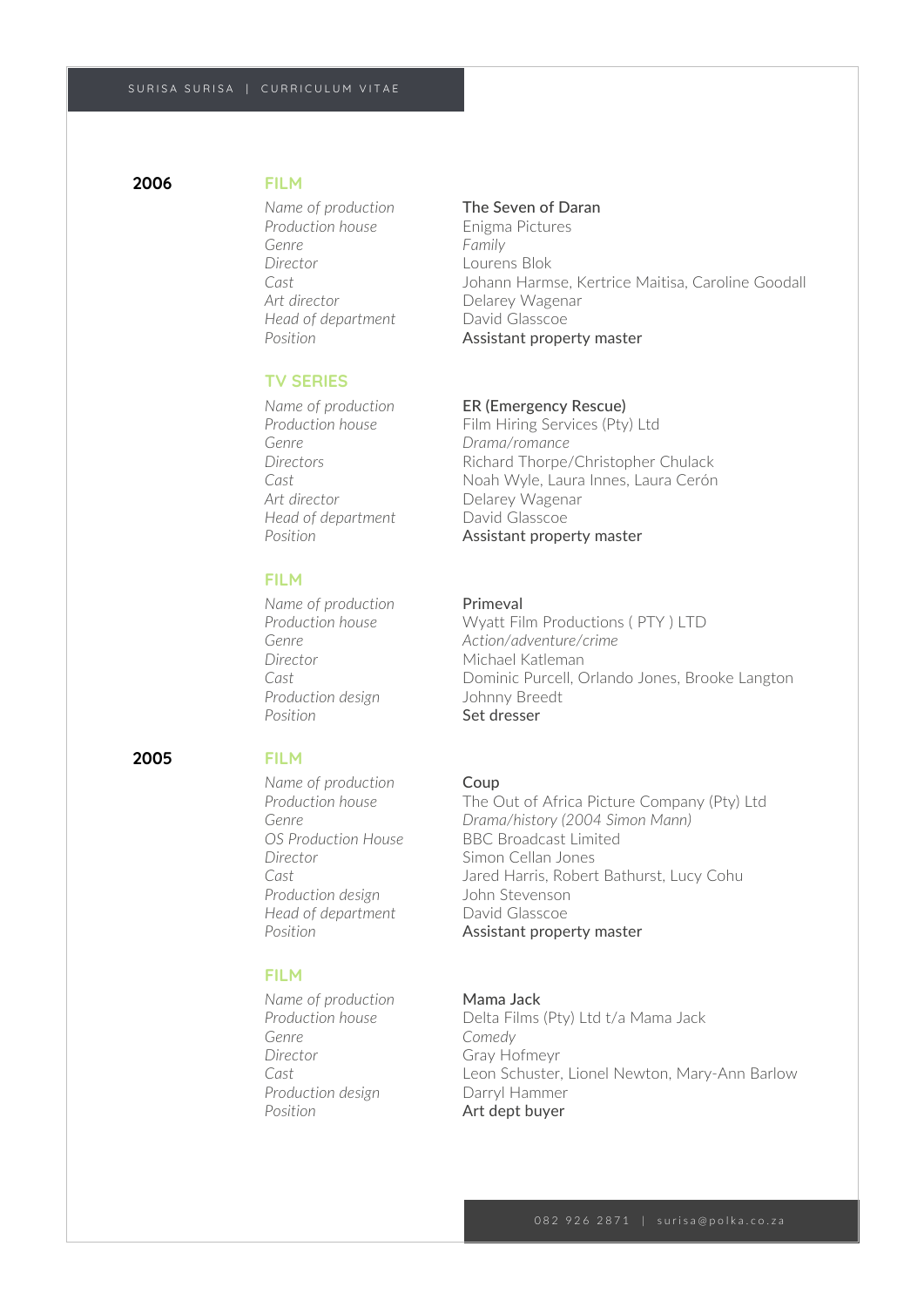**Production house** Film Afrika *Director* John Putch *Production designer* Tom Hannam *Head of department* David Glasscoe

### **FILM**

*Name of production* Ask The Dust *Production house* Moonlighting Films<br>*Genre Drama/romance* (Los *Director* Robert Towne *Production design* Dennis Gassner *Head of department* Nancy Haigh Position **Set dresser/buyer** 

### **FILM**

**Name of production**<br>**Sterne über Madeira (Madeira)**<br>**Production house** Two Oceans Productions *Genre Romance Director* Marco Serafini **Production design Billy Keam** Position **Set dresser/buyer** 

### **2003 FILM**

*Name of production* Cape Of Good Hope **Production house** Moonlighting Filmmakers **Director** Mark Bamford *Production design* David Barkham *Head of department* Tanya van Tonder Position **Set dresser/buyer** 

### **FILM**

*Name of production* **Dracula 3000** *Production house* Enigma Pictures *Genre Horror/Sci-fi Director* Darrell Roodt *Head of department* Tiaan van Tonder Position **Props** assistant

### *Name of production* Poseidon Adventure

*Genre Adventure/Action/Drama/Thriller* Cast Cast Cast Adam Baldwin, Rutger Hauer, Steve Guttenberg Position **Assistant property master** 

*Genre Drama/romance (Los Angeles 1930s) Cast* Colin Farrell, Salma Hayek, Donald Sutherland

**Two Oceans Productions** *Cast* Denise Zich, Lucas Gregorowicz, Michael Mendl *Head of department* Delia de Villiers Minaar

*Genre Comedy/drama/romance Cast* Debbie Brown, Farouk Valley-Omar, Parinita Jeaven

*Cast* Casper Van Dien, Erika Eleniak, Alexandra Kamp *Production design* Jonathan Hely-Hutchinson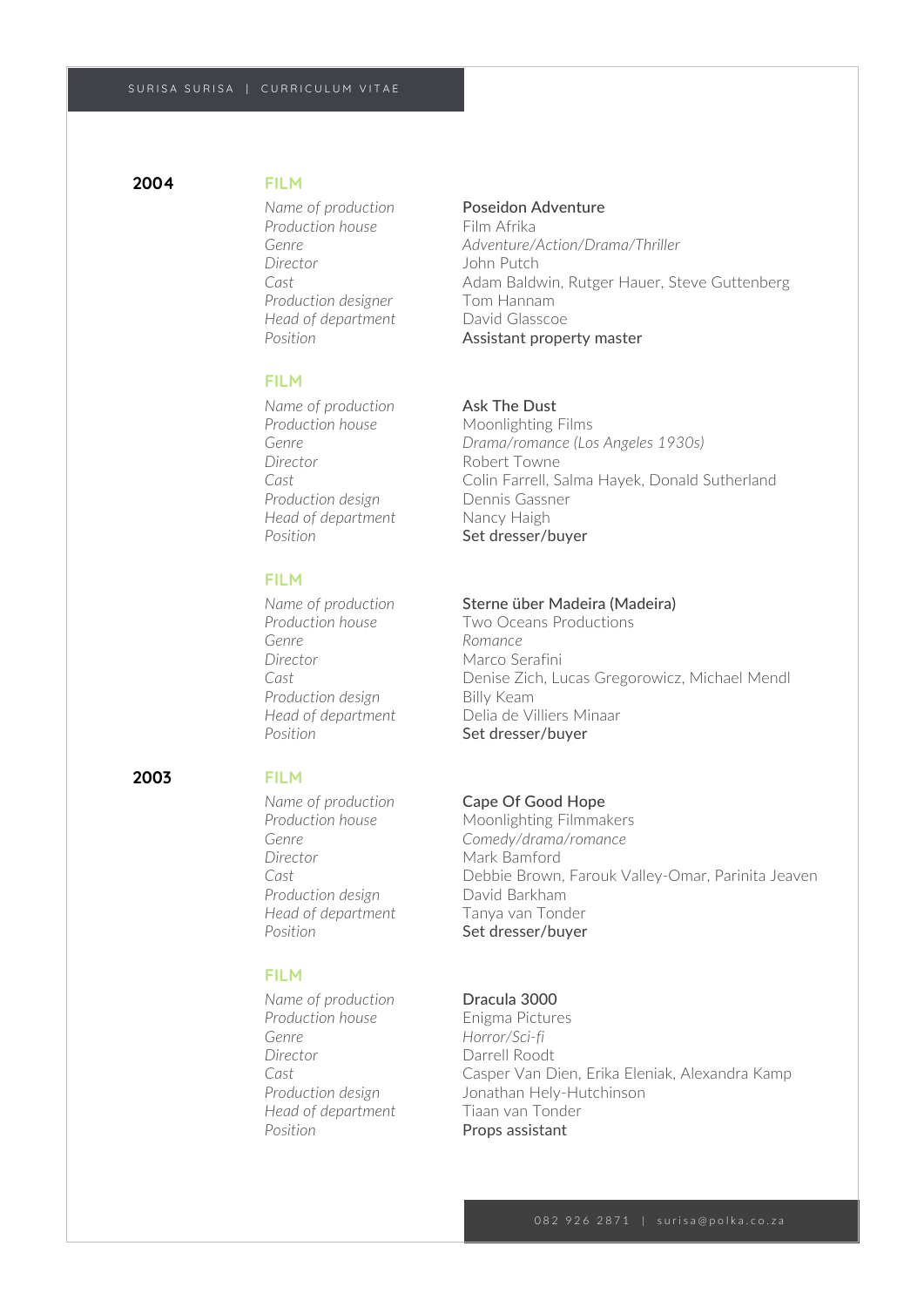*Name of production* Proteus **Production house** Big World Cinema *Director* John Greyson *Production designer* Tom Hannam *Head of department* Tiaan van Tonder Position **Art dept assistant** 

*Genre Drama/romance (18th Century)* Cast Cast Rouxnet Brown, Shaun Smyth, Neil Sandilands

## **COMMERICALS** PRODUCTION DESIGNER / ART DIRECTOR

**2016** *Name of production* Ariel – Nigeria, Kenya *Production house* Casta Diva Pictures *Director* Tony Baggot

> *Production house* Casta Diva Pictures *Director* Tony Baggot

*Name of production* **Oriflame** *Production house* Delicious Fresh Films *Producer* Nicci Brooker Position **Art director** 

*Director* Gandja Monteiro Position **Art director** 

**Producer Katherine Leach-Lewis** Position **Production designer** 

### *Name of production* **Ariel – South Africa**

**Producer Katherine Leach-Lewis** Position **Production designer** 

*Director* Thomas Wommelsdorf

### *Name of production* Chevrolet – South Africa, Korea, UAE/KSA, India, Thailand *Production house* Casta Diva Pictures *Producer* Katherine Leach-Lewis

*Production design* Alessandro Marvelli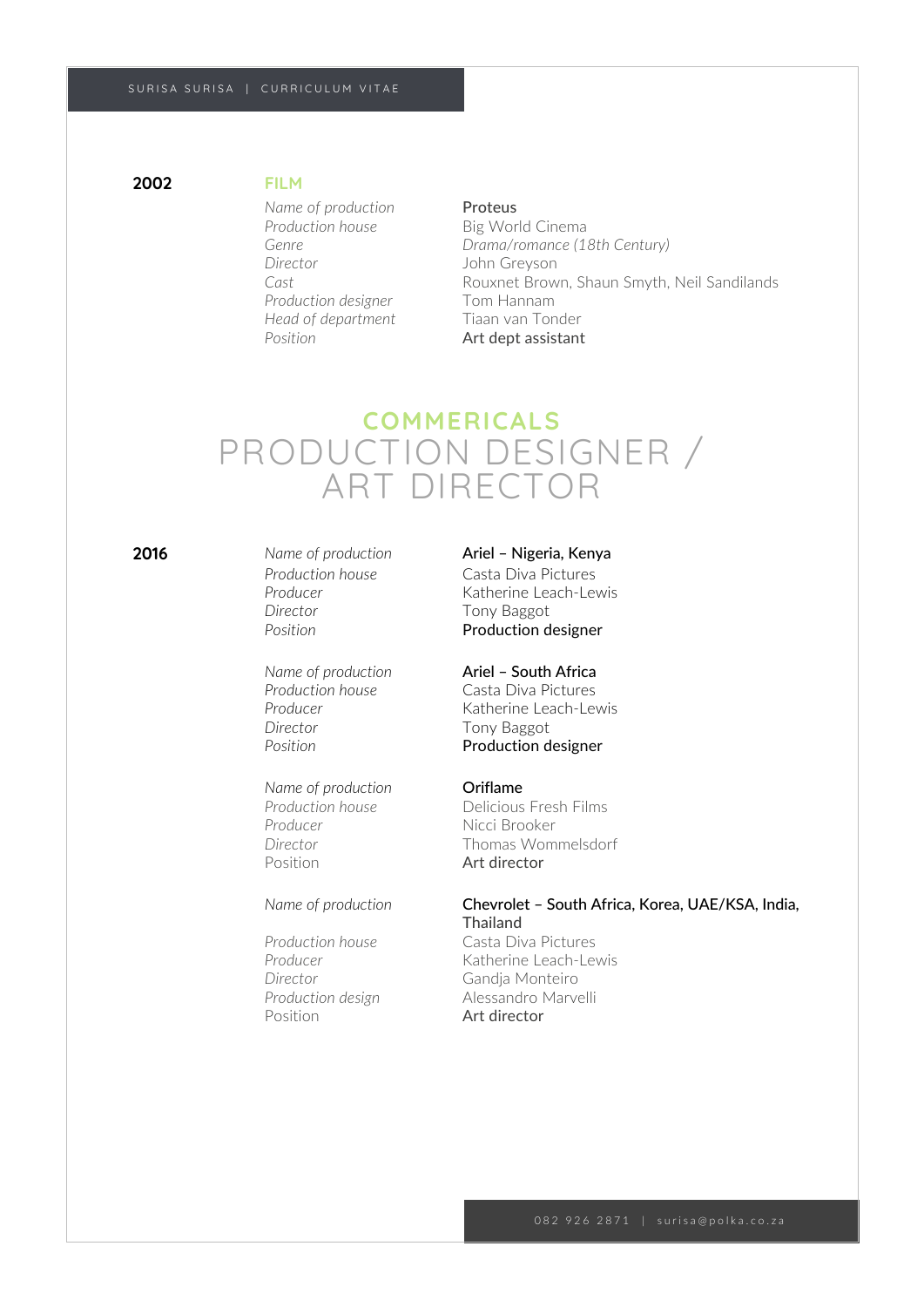## **COMMERICALS** PROPERTY MASTER

**2022** *Name of production* Rom **Production house** Moonlighting *Art Director* Naobie Noisette Position **Property Master** 

> *Name of production* **Telus** *Production house* Moonlighting *Art Director* Naobie Noisette Position **Property Master**

> **Name of production**<br>**Production house Massive Media Production house** *Art Director* Naobie Noisette **Position Set dresser**

> **Name of production**<br>**Production house Special K**<br>**Production house Special K Production house** *Art Director* Naobie Noisette Position **Set dresser**

*Name of production* **Pepco** *Production house* Gentleman Pictures *Art Director* Naobie Noisette **Position Set dresser** 

*Name of production* **Samsung Watch** *Art Director* Naobie Noisette Position **Property Master** 

*Name of production* Samsung Tablet *Art Director* Naobie Noisette Position **Property Master** 

**Production house Ground Glass** Producer Meike Varga *Director* Søren Schaller *Art Director* Fred Du Preez **Position Set dresser** 

**Production house** Network Productions

**Production house** Network Productions

**2018** *Name of production* Toom – Story of a Lifetime

### 082 926 2871 | surisa @polka.co.za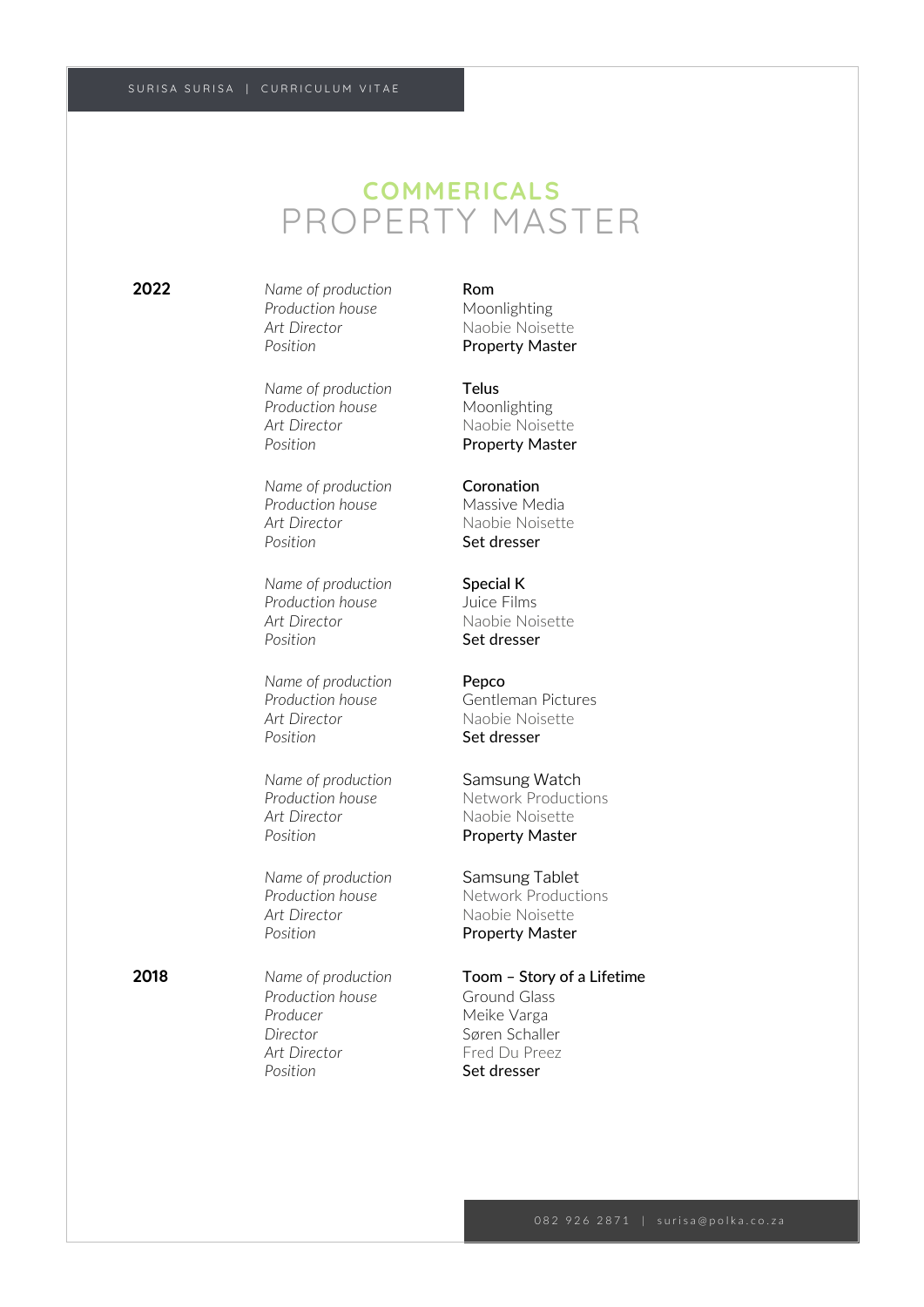| 2018 | Name of production<br>Production house<br>Producer<br>Director<br>Art Director<br>Position | Telkom Z<br>The Bom<br>Marc Har<br>Tebogo N<br>Bobby Co<br>Property        |
|------|--------------------------------------------------------------------------------------------|----------------------------------------------------------------------------|
|      | Name of production<br>Production house<br>Producer<br>Director<br>Art Director<br>Position | Nivea Vit<br>Ground C<br>Martin U<br>Niko Karo<br>Candice I<br>Property    |
| 2013 | Name of production<br>Production house<br>Producer<br>Director<br>Art Director<br>Position | Garnier<br>McKenzie<br>Ken McK<br>Fabienne<br>Riccardo<br>Property         |
| 2012 | Name of production<br>Production house<br>Art Director<br>Position                         | Mackerel<br>Uncle Mo<br>Tom Gub<br>Property                                |
|      | Name of production<br>Production house<br>Producer<br>Director<br>Art Director<br>Position | <b>ISBW</b><br>Cyclone I<br>Martin H<br>Daniel Br<br>Melinda I<br>Property |
|      | Name of production<br>Production house<br>Producer<br>Director<br>Art Director<br>Position | Coldsot,<br>Episode I<br>Mona Mo<br>Michael A<br>Darryl Ha<br>Property     |
| 2011 | Name of production<br>Production house<br>Producer<br>Position                             | <b>Hallmark</b><br>Glo Films<br>Allan Glo<br>Property                      |
| 2010 | Name of production<br>Production house<br>Producer<br>Director<br>Art Director<br>Position | Lady Spe<br>Navigato<br>Meike La<br>Michael E<br>Mark Aur<br>Property      |

### **2018** *Name of production* Telkom Zkhipha More

*Pomb* rc Harrison **Digo Malope** by Cordosa perty master

### ea Vital – "Sights and Sounds" **Production** Glass

rtin Urban o Karo *Art Director* Candice Borzechowski perty master

*Renzie Rudolphe* **McKenzie** ienne Berthaud ardo Puglese perty master

### *Production house* Uncle *Morris* Films n Gubb perty master

*Production house* Cyclone Films tin Heynecke *niel Bruce Artiana Launspach* perty master

### dsot, Tuborg

sode Media *Producer* Mona Mortier hael Abel ryl Hammer perty master

 $P$ *Prims* n Glogauer perty master

### **2010** *Name of production* Lady Speedstick

*Prince* Films *Producer* Meike Laesch-Schoeman hael Bombeek  $rk$  Auret perty master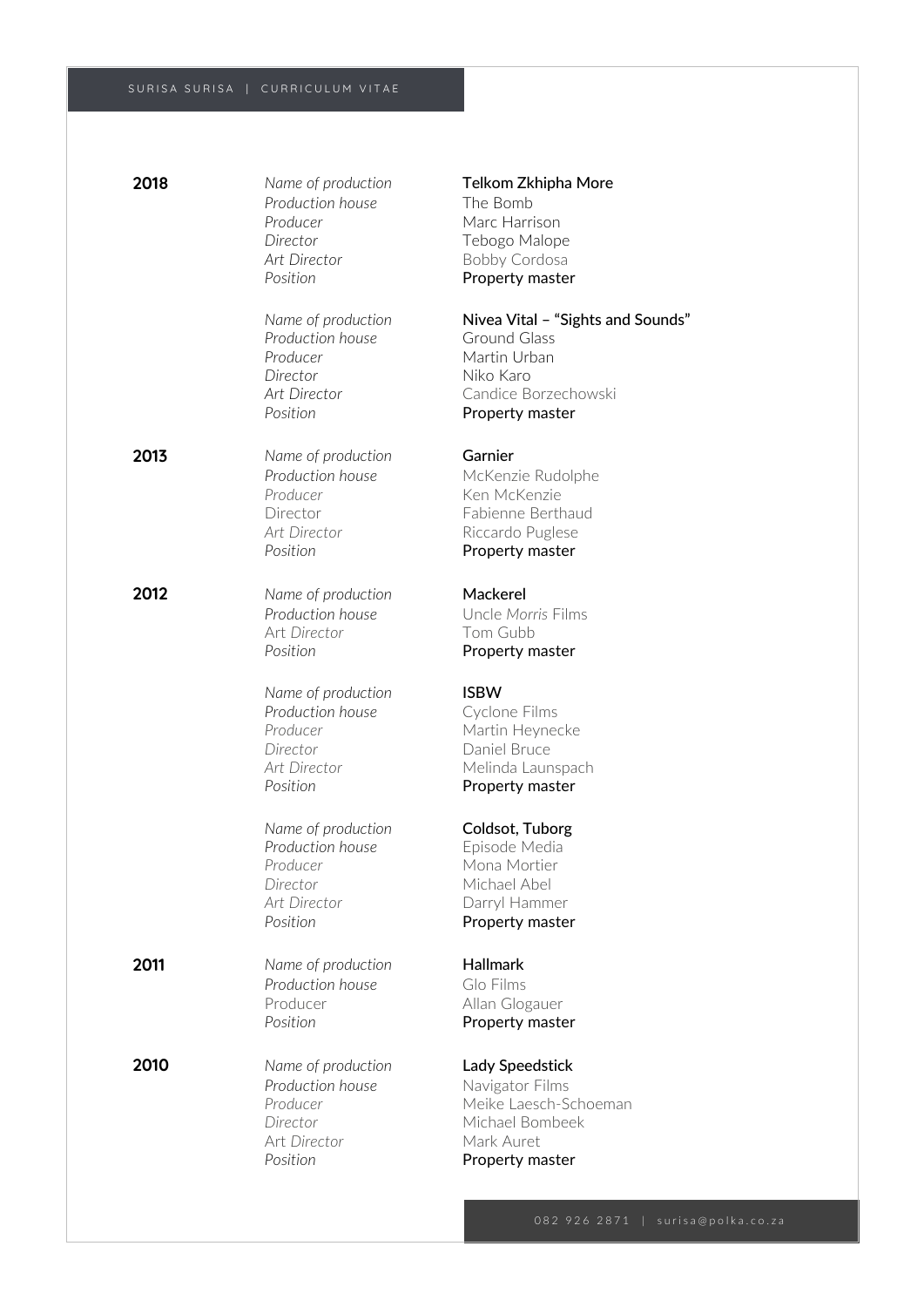| 2010 | Name of production<br>Production house<br>Producer<br>Director<br>Art Director<br>Position | <b>DeVrey</b><br>McKenzie Rudolphe<br>Ken Mc Kenzie<br>Chris Wilcha<br>Neil Swanepoel<br>Property master          |
|------|--------------------------------------------------------------------------------------------|-------------------------------------------------------------------------------------------------------------------|
|      | Name of production<br>Production house<br>Producer<br>Director<br>Art Director<br>Position | Marmite<br>Frieze Films<br>Liz Dahl<br>lan Mason<br>Tiaan van Tonder<br>Property master                           |
|      | Name of production<br>Production house<br>Producer<br>Director<br>Art Director<br>Position | Cadiz<br><b>Ground Glass</b><br>Janette de Villiers<br>Sacha Waldman<br>Molly Mc William Smith<br>Property master |
| 2008 | Name of production<br>Production house<br>Producer<br>Director<br>Art Director<br>Position | Drostdy-Hof<br>Moonlighting<br>Tess van Zyl<br>Johan Kling<br>Darryl Hammer<br>Property master                    |
| 2007 | Name of production<br>Production house<br>Producer<br>Art Director<br>Position             | Rexona<br>Moonlighting<br>Philip Keys<br><b>Billy Keam</b><br>Property master                                     |
|      | Name of production<br>Production house<br>Art Director<br>Position                         | Lech Beer<br>The Gatehouse<br>John Nankin<br>Property master                                                      |
|      | Name of production<br>Production house<br>Art Director<br>Position                         | Comfort<br><b>Bird Films</b><br>Annelize Kleynhans<br>Property master                                             |
| 2006 | Name of production<br>Production house<br>Producer<br>Director<br>Art Director<br>Position | Coop<br>Orange Films<br>Mandy Ritchie<br>Manu Coeman<br>Jeremy Argue<br>Property master                           |
|      |                                                                                            |                                                                                                                   |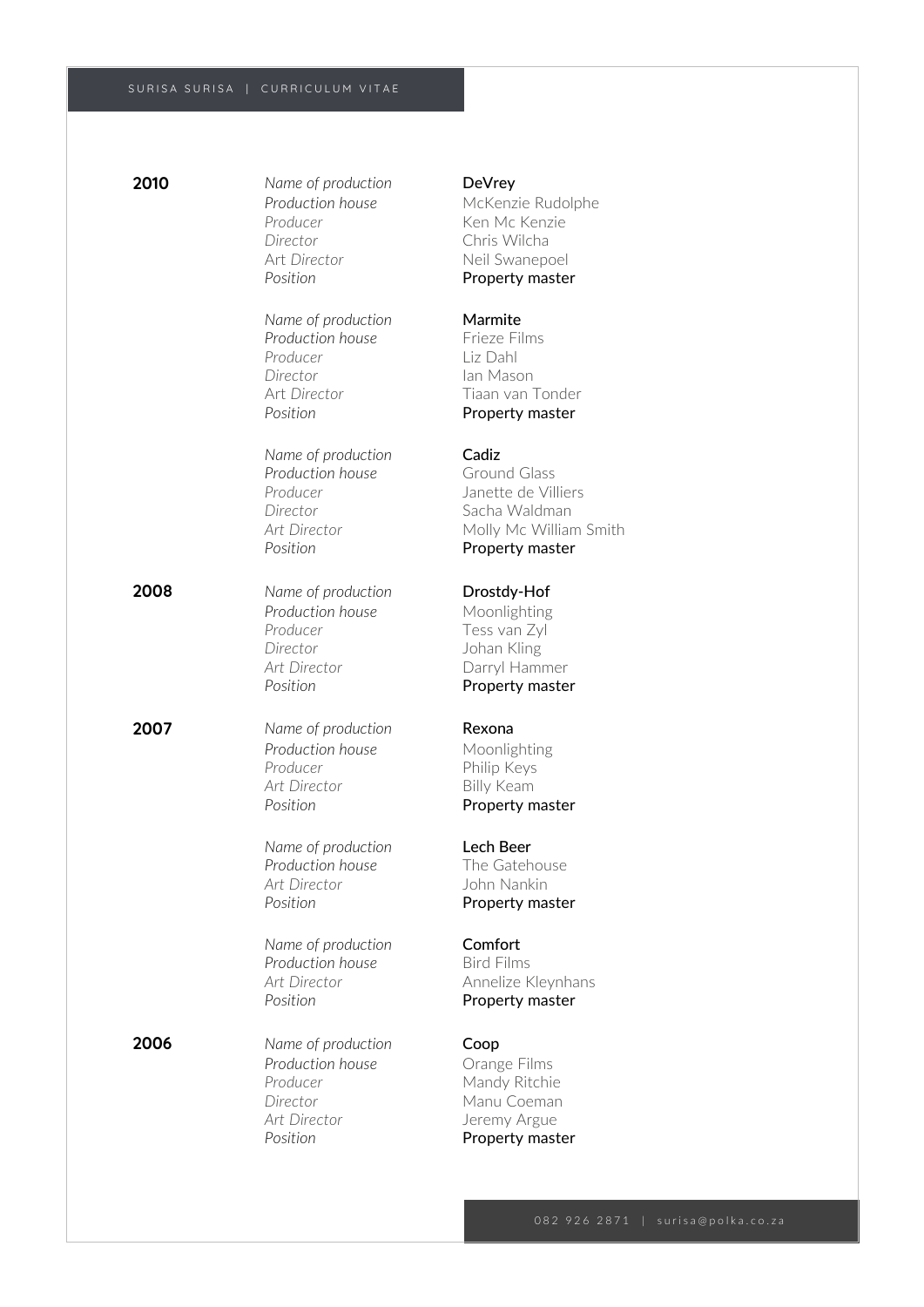| 2006 | Name of production<br>Production house<br>Producer<br>Director<br>Art Director<br>Position | <b>Toyota Auris</b><br>Moonlighting<br>Libbi Bell<br>Jorn Threlfall<br><b>Billy Keam</b><br>Property master       |
|------|--------------------------------------------------------------------------------------------|-------------------------------------------------------------------------------------------------------------------|
|      | Name of production<br>Production house<br>Producer<br>Position                             | <b>Sky Sports</b><br>Metal Tiger Productions<br>Liz O'Shaughnessy<br>Property master                              |
| 2005 | Name of production<br>Production house<br>Producer<br>Director<br>Art Director<br>Position | Pringles<br>Rolling Pictures Company<br>Sharyn Knight<br><b>Trevor Robinson</b><br>Glen Wolter<br>Property master |
| 2003 | Name of production<br>Production house<br>Producer<br>Director<br>Art Director<br>Position | Pampers Booster<br>Twin Films<br>Alex Fischer<br>Jonathan Tayler<br><b>Tracey Collis</b><br>Property master       |
|      | Name of production<br>Production house<br>Producer<br>Director<br>Art Director<br>Position | Fertiligène<br>Pointbreak Films<br>Shaun Smith<br>Nick Quinn<br>Tiaan van Tonder<br>Property master               |

## **COMMERICALS** PROPS ASSISTANT

*Producer* Claire Richards **Director** Martin Schmid<br>
Art Director Louise Knepscl Position **Props assistant** 

*Name of production* **Quaker** Producer Nicola Corte *Director* Mike Rowles Position **Props assistant** 

### **2006** *Name of production* Walls and Suspension

*Production house* The Shooting Gallery Louise Knepscheld

*Production house* The Big Picture Company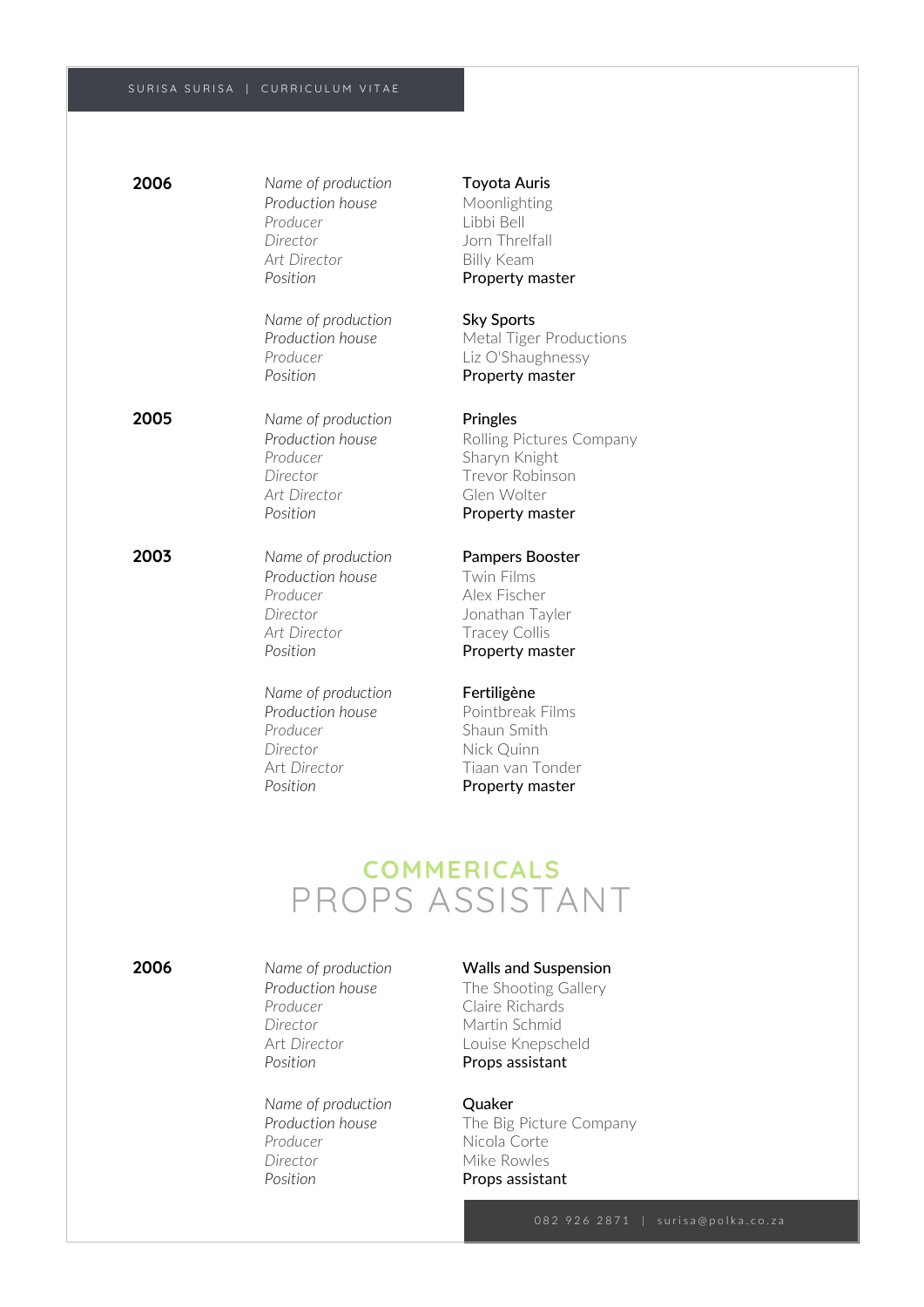| 2006 | Name of production<br>Production house<br>Producer<br>Director<br>Art Director<br>Position  | Air France<br>MIA Films<br>Alexis Bensa<br>Daniel Eskilus<br><b>Tracy Collis</b><br>Props assistant                         |
|------|---------------------------------------------------------------------------------------------|-----------------------------------------------------------------------------------------------------------------------------|
|      | Name of production<br>Production house<br>Producer<br>Director<br>Art Director<br>Position  | <b>Cheese Strings</b><br>Rolling Pictures Company<br>Sharyn Knight<br>Daniel Brooks<br>Louise Knepscheld<br>Props assistant |
|      | Name of production<br>Production house<br>Producer<br>Director<br>Position                  | Nando's<br>The Public Pool<br>Phil Bresler<br>Craig Ferguson<br>Props assistant                                             |
| 2005 | Name of production<br>Production house<br>Producer<br>Director<br>Art Director<br>Position  | Meggle<br>Navigator Films<br>Meike Laesch<br>Florian Seidel<br>Rocco Smith<br>Props assistant                               |
| 2003 | Name of production<br>Production house<br>Producer<br>Director<br>Art Director<br>Position  | This Day<br>Suburban Films<br>Linda Notelovitz<br>Miles Goodall<br>Leon Morland<br>Props assistant                          |
|      | Name of production<br>Production house.<br>Producer<br>Director<br>Art Director<br>Position | Pampers Pangea<br>Twin Films<br>Alex Fischer<br>Jonathan Taylor<br><b>Tracy Collis</b><br>Props assistant                   |
|      | Name of production<br>Production house<br>Producer<br>Director<br>Art Director<br>Position  | <b>BBQ</b><br>Maximum Films<br>Kirsten Filer<br>Joachim Muller-Tessier<br>Ernie Seegers<br>Props assistant                  |
|      |                                                                                             |                                                                                                                             |

### *Art Director* Louise Knepscheld